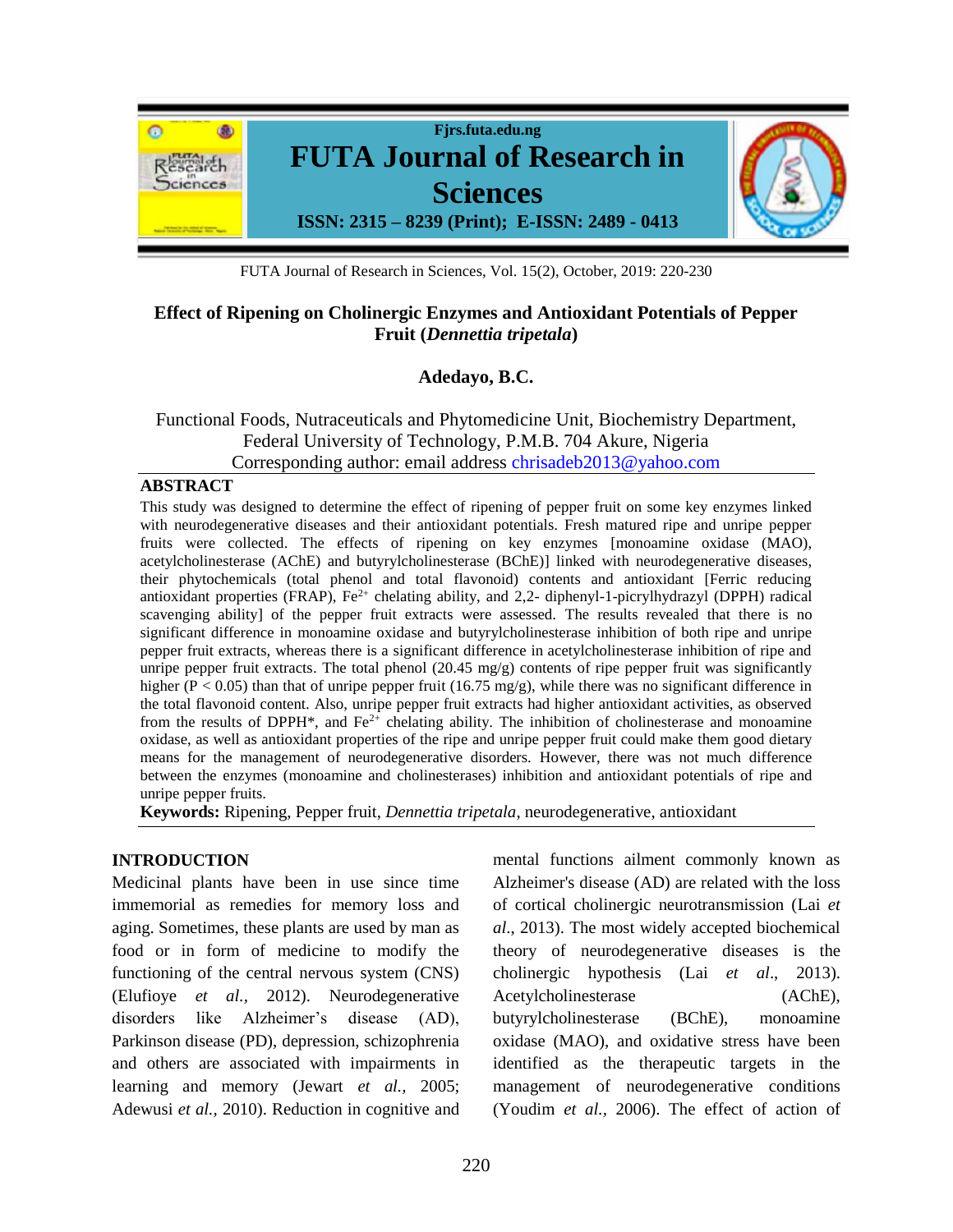MAO inhibitors in the management of depression and other neurodegenerative conditions such as Alzheimer's disease (AD) and Parkinson's disease (PD) have been established (Riederer *et al.,* 1989). Excessive MAO activity has been linked to increased generation of free radicals in the brain and consequently neuronal damage (Thomas, 2000).

*Dennettia tripetala* G. Baker (Annonaceae), Pepper fruits is a woody aromatic tree with simple leaves and abundant fruits widely found in the tropical rainforest and sometimes in Savana region of Nigeria (Okwu *et al.,* 2005). It is locally called *ako* in Edo, *nkarika* in Ibibio, *opipi* in Idoma, *mmimi* in Igbo and *ata igbere* in Yoruba language.

Fruit ripening is a very complex developmental process by which a plant organ suffers profound



The physiological changes that accomplish ripening which brings about changes in pigments have been reported to impart significantly on the quantity of total phenol contents of *Dennettia tripetala* (Adedayo *et al*. (2010). Hence, this study aims to determine the effects of ripening on the inhibitory abilities of anticholineterases, monoamine oxidase and antioxidant properties of Pepper fruit (*Dennettia tripetala*).

physiological, structural and biochemical transformations (Alos *et al.,* 2019). The mature fruits of *Dennettia tripetala* constitute the main edible portions; its fruits appear red when ripe (Figure 1a) and green when unripe (Figure 1b). It has a peppery spicy taste which usually serves as a mild stimulant to the consumer (Keay, 1989; Ndukwu and Nwadibia, 2006; Oyemitan *et al.,*  2006). In folk medicine, leaves and root of *Dennettia tripetala* in combination with other medicinal plants are used to treat various ailment including fever, typhoid, worm infestation, infantile convulsion, vomiting and stomach upset (Oyemitan *et al*., 2008). Its leaves are also used in pepper soup delicacies and as condiment in some local dishes for pregnant and postnatal women to aid uterine contraction (Okwu and Morah, 2004; Achinewhu *et al*., 1995).





# **MATERIALS AND METHODS Chemicals**

Thiobarbituric acid (TBA), Trichloroacetic acid (TCA), Semicarbazide and Benzylamine were obtained from Sigma-Aldrich (St. Louis, MO USA), 2, 2'-azinobis-3-ethylbenzothiazoline-6 sulfonic acid (ABTS) and 1, 1-diphenyly-2 picrylhydrazyl (DPPH) and 1, 10- phenanthroline were obtained from Fluka chemie, GmbH, Hannover Germany. Acetic acid was procured from BDH Chemical Ltd., (Poole, England). Except otherwise stated, all other chemicals were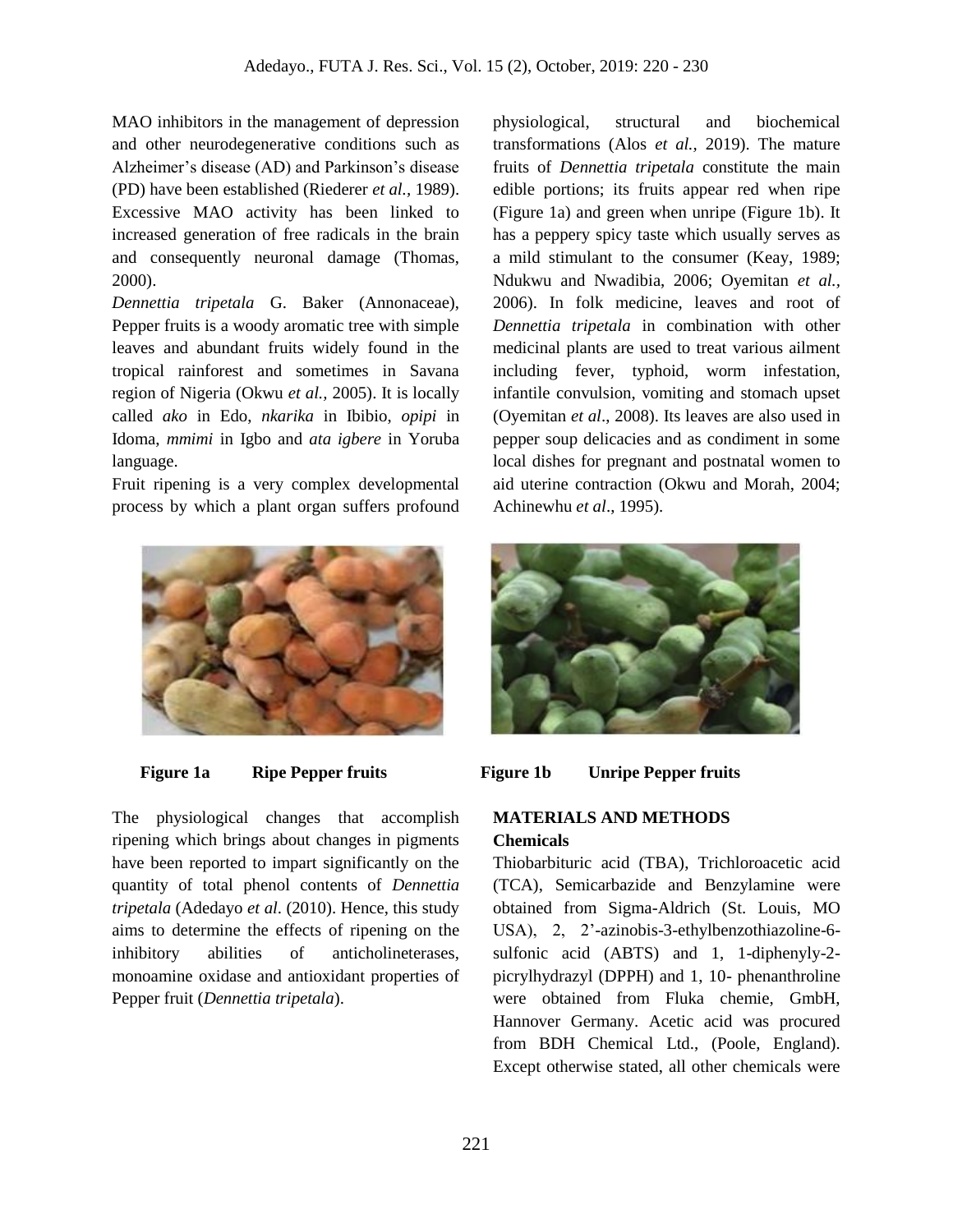obtained from standard chemical suppliers and were of analytical grade.

### **Sample treatment and preparation**

Matured ripe and unripe pepper fruits were sorted and washed with distilled water and chopped into small pieces with the aid of a table knife and air dried at room temperature. The dried samples were blended into coarse powder and defatted using n-Hexane. The residues were dried and used for the extraction of the samples. 40 g of the defatted pepper fruits were soaked in 200 mL in 70% methanol and filtered through Whatman No 1 filter paper. The filtrate was then evaporated to dryness and kept in a refrigerator at about 4ºC for further use.

### **Enzyme assays**

### **Monoamine oxidase (MAO) Assay.**

The effect of the pepper fruit extracts on MAO activity was carried out according to Green and Haughton, (1961) with slight modification. In brief, the reaction mixture contained 25 mM phosphate buffer, 12.5 mM semicarbazide, 10 mM benzylamine (pH adjusted to 7.0), tissue homogenate and appropriate dilutions of extract in a total reaction volume of 2.0 mL. After 30 min, 1 mL of acetic acid was added and boiled for 3 min in boiling water bath. From the resultant solution, 1.0 mL was mixed with equal volume of 0.05% of 2, 4-DNPH and 2.5 mL of benzene was added after 10 min incubation at room temperature. After separating the benzene layer it was mixed with equal volume of 0.1 N NaOH. Alkaline layer was decanted and heated at 80°C for 10 min. The orange-yellow colour developed was measured at 450 nm against blank.

# **Acetylcholinesterase (AChE) and butyrylcholinesterase (BChE) assay**

The ability of pepper fruit extracts to inhibition of acetylcholinesterase (AChE) was assessed by a modified colorimetric method (Perry *et al*. 2000). The AChE activity was determined in a reaction mixture containing 200 µL of AChE solution (EC 3.1.1.7) in 0.1 M phosphate buffer pH 8.0, 100 μL of a solution of 3.3 mM 5,5′-dithio-bis(2 nitrobenzoic) acid (DTNB), Extracts  $(0 -100 \mu l)$ and 500 μL of phosphate buffer, pH 8.0. After incubation for 20 min at 25ºC, acetylthiocholine iodide (100 μL of 0.05 mM solution) was added as the substrate, and AChE activity monitored at 412 nm for 3.0 min at 25ºC. Likewise, 100 μL of butyrylthiocholine iodide was used as a substrate to assay for BChE enzyme, while all the other reagents and conditions were the same. The AChE and BChE inhibitory activity was expressed as percentage inhibition activity.

## **DPPH free radical scavenging ability**

The free radical scavenging ability of the extracts against DPPH (1,1-diphenyl–2 picrylhydrazyl) free radical was evaluated as described by Gyamfi *et al.* (1999). Briefly, an appropriate dilution of the ripe and unripe pepper fruit extracts (1.0 mL) were mixed with 1.0 mL of 0.4 mmol  $L^{-1}$ methanolic solution containing DPPH radicals. The mixture was left in the dark for 30 min and the absorbance was measured at 516 nm. The DPPH free radical scavenging ability was subsequently calculated with respect to the reference (which contains all the reagents without the test sample).

## **Fe2+ chelation assay**

The  $Fe<sup>2+</sup>$  chelating ability of the ripe and unripe pepper fruit extracts were determined using a modified method of (Minotti and Aust, 1987) with a slight modification by (Puntel *et al.,* 2005). Freshly prepared 500 μmol  $L^{-1}$  FeSO<sub>4</sub> (150 μL) was added to a reaction mixture containing 168  $μL$  of 0.1 mol  $L^{-1}$  Tris-HCl (pH 7.4), 218  $μL$ saline and the extracts  $(0 - 100 \mu L)$ . The reaction mixture was made up to 987 μL with distilled water and incubated for 5 min, before the addition of 13  $\mu$ L of 0.25% 1; 10-phenanthroline (w/v). The absorbance was subsequently measured at 510 nm in a spectrophotometer. The  $Fe^{2+}$ chelating ability was subsequently calculated.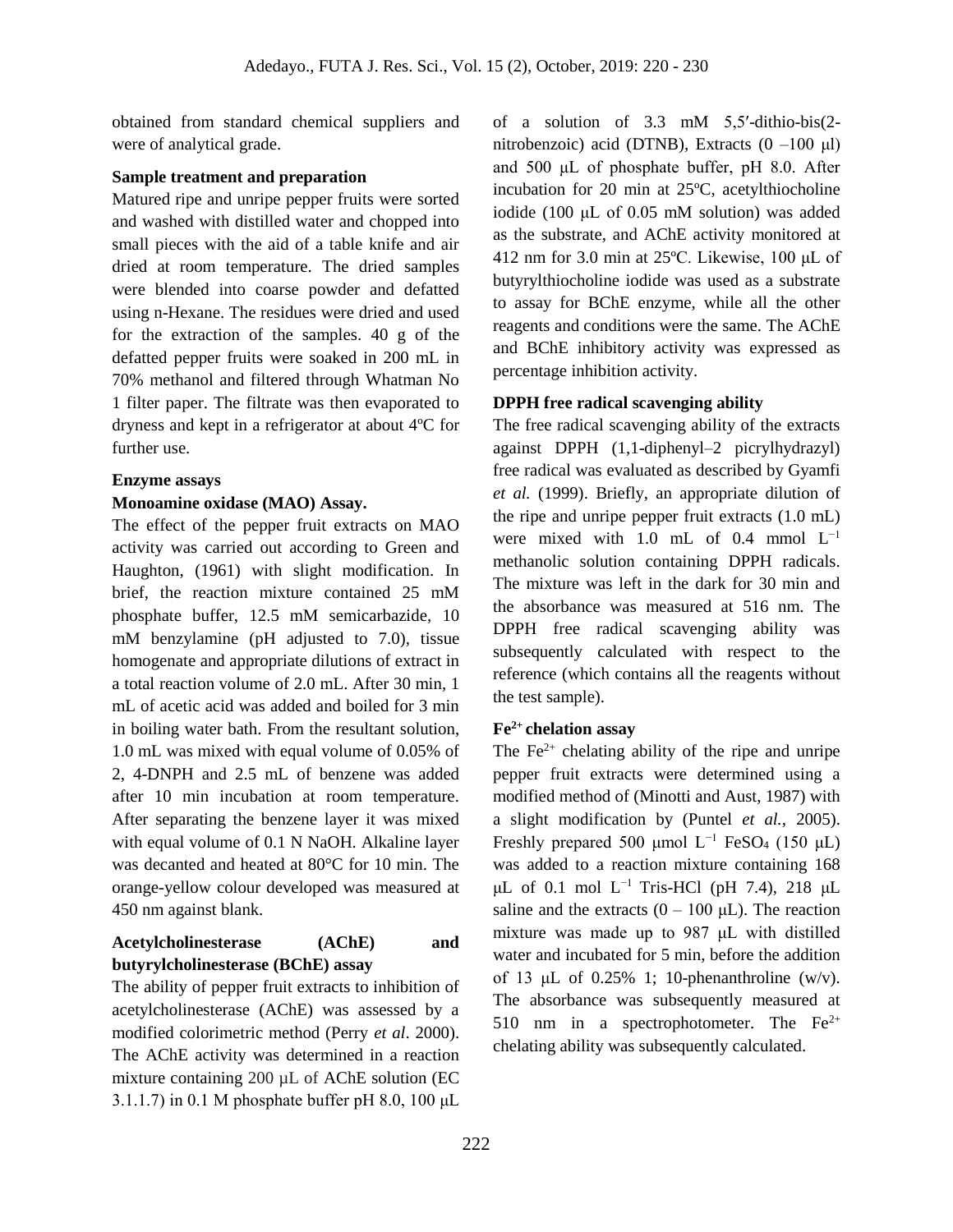#### **Determination of total phenol content**

The total phenol content was determined on the ripe and unripe pepper fruit extracts using the method reported by Singleton *et al*. (1999). Appropriate dilution of the extracts were oxidized with 2.5 mL of 10% Folin–Ciocalteau's reagent (v/v) and neutralized by 2.0 mL of 7.5% sodium carbonate. The reaction mixture was incubated for 40 min at 45°C and the absorbance was measured at 765 nm. The total phenol content was subsequently calculated using Gallic acid as standard.

#### **Determination of total flavonoid content**

The total flavonoid content of the extracts was determined using a slightly modified method reported by Meda *et al.* (2005). Briefly, 0.5 ml of appropriately diluted sample was mixed with 0.5 mL methanol, 50  $\mu$ L of 10% AlCl<sub>3</sub>, 50  $\mu$ L of 1.0 mol L−1 potassium acetate and 1.4 mL water, and allowed to incubate at room temperature for 30 min. Thereafter, the absorbance of the reaction mixture was subsequently measured at 415 nm. The total flavonoid was calculated using quercetin as standard.

## **Determination of ferric reducing antioxidant power (FRAP) assay**

The reducing property of the pepper fruit extracts was determined by assessing the ability of the extract to reduce FeCl<sub>3</sub> solution as described by Oyaizu (1986). A 2.5 ml aliquot was mixed with 2.5 mL of 200 mmol  $L^{-1}$  sodium phosphate buffer (pH 6.6) and 2.5 mL of 1% potassium ferricyanide. The mixture was incubated at 50ºC for 20 min and then 2.5 ml of 10% trichloroacetic acid was added. This mixture was centrifuged at 650 rpm for 10 min. 5 mL of the supernatant was mixed with an equal volume of water and 1 mL of 0.1% ferric chloride. The absorbance was measured at 700 nm and ferric reducing antioxidant property was subsequently calculated using ascorbic acid as standard.

#### **Data Analysis**

The results of replicate readings were pooled and expressed as means ± standard deviation. Significance was accepted at P $< 0.05$ . The IC<sub>50</sub> (extract concentration causing 50% inhibition in the activities of enzyme) value was calculated using nonlinear regression analysis.

### **RESULTS AND DISCUSSION**

The results of the  $IC_{50}$  of acetylcholinesterase, butyrylcholinesterase and monoamine oxidase inhibitory activities of the ripe and unripe extracts of *Dennettia tripetala* (pepper fruits) are presented in the Table 1. The ability of the *Dennettia tripetala* extracts to inhibit monoamine oxidase (MAO) activity *in vitro* is shown in Figure 2; the result revealed that both ripe and unripe extracts were able to inhibit monaoamine oxidase activity in a dose-dependent manner. However, the ripe *Dennettia tripetala* ( $IC_{50} = 0.316$  mg/ml) had higher monoamine oxidase inhibitory activity, while the unripe *Dennettia tripetala*  $(IC_{50} = 0.333)$ mg/ml) had the lower inhibitory ability. MAO activity has been shown to result in higher free radicals generation (Baker *et al*., 2012) and their inhibitors have been linked to reduction in the production of reactive oxygen species in previous studies (Thomas, 2000). Therefore, the ability of both ripe and unripe pepper fruits to inhibit MAO could be of great important in the prevention or management of neurodegenerative disorders.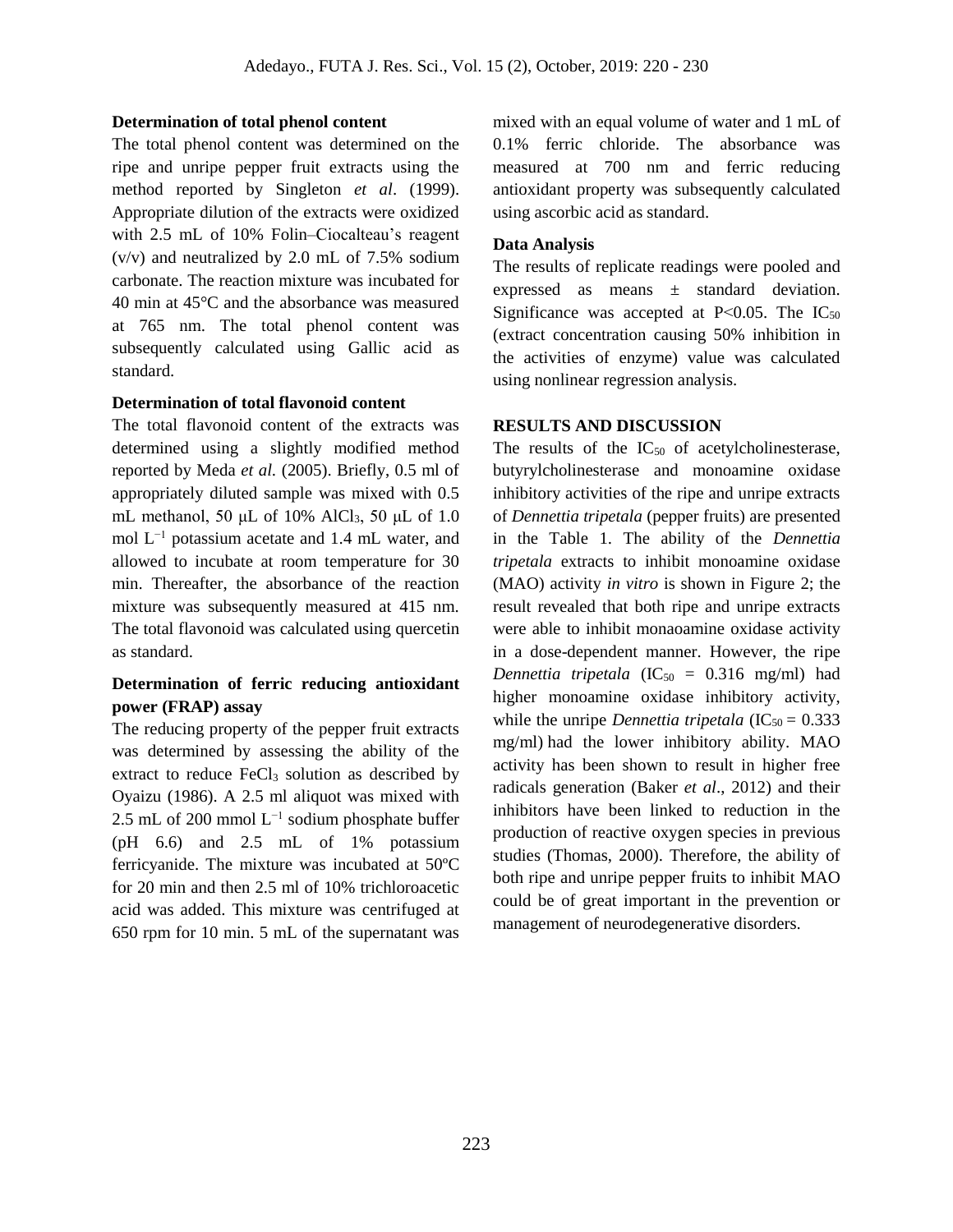|                                                                             |  | Table 1. IC <sub>50</sub> values of DPPH radical scavenging ability, $Fe^{2+}$ chelating ability, AChE, BChE |  |
|-----------------------------------------------------------------------------|--|--------------------------------------------------------------------------------------------------------------|--|
| and MAO inhibitory activities of the unripe and ripe pepper fruits extracts |  |                                                                                                              |  |

| $IC_{50}$     | <b>DPPH</b>                    | $\rm Fe^{2+}$                | AChE                                                                                   | <b>BChE</b> | <b>MAO</b> |
|---------------|--------------------------------|------------------------------|----------------------------------------------------------------------------------------|-------------|------------|
| (mg/mL)       |                                |                              |                                                                                        |             |            |
| <b>Unripe</b> | $2.875 \pm 0.063$ <sup>a</sup> | $0.388\pm0.008^{\mathrm{a}}$ | $0.056 \pm 0.002^{\text{a}}$ $0.054 \pm 0.002^{\text{a}}$ $0.333 \pm 0.013^{\text{a}}$ |             |            |
| <b>Ripe</b>   | $3.088 \pm 0.067$ <sup>a</sup> | $0.395 \pm 0.009^{\rm a}$    | $0.072 \pm 0.003^b$ $0.057 \pm 0.004^a$ $0.316 \pm 0.014^a$                            |             |            |
|               |                                |                              |                                                                                        |             |            |

Values represent mean  $\pm$  standard deviation of replicate readings.

Values with the same superscript letter along the same column are not significantly different (*p*<0.05).



Figure 2. Monoamine oxidase inhibitory activity of ripe and unripe pepper fruit extract.

The abilities of the ripe and unripe pepper fruit extracts to inhibit acetylcholinesterase and butyrylcholinesterase activities were investigated and the result is presented in Figure 3 and 4 respectively. The result revealed that both ripe and unripe pepper fruit extracts inhibited acetylcholinesterase in a dose-dependent manner. However, the unripe pepper fruit extracts  $(IC_{50} =$ 0.056 mg/ml) had significantly ( $p < 0.05$ ) higher acetylcholinesterase inhibitory activity, while the ripe pepper fruit ( $IC_{50} = 0.072$  mg/ml) had lower inhibitory effect. Also, BChE inhibition is very important in AD management as the expression level of BChE rises with the progression of the degenerative condition (Lane *et al*., 2006; Fernandez-Bachiller *et al*., 2012). The result of this study revealed that both ripe and unripe pepper fruit extracts inhibit butyrylcholinesterase in a dose dependent manner. However, the unripe extract  $(IC_{50} = 0.054 \text{ mg/ml})$  had higher butyrylcholinesterase inhibitory activity, while the ripe  $IC_{50} = 0.057$  mg/ml) had lower effect.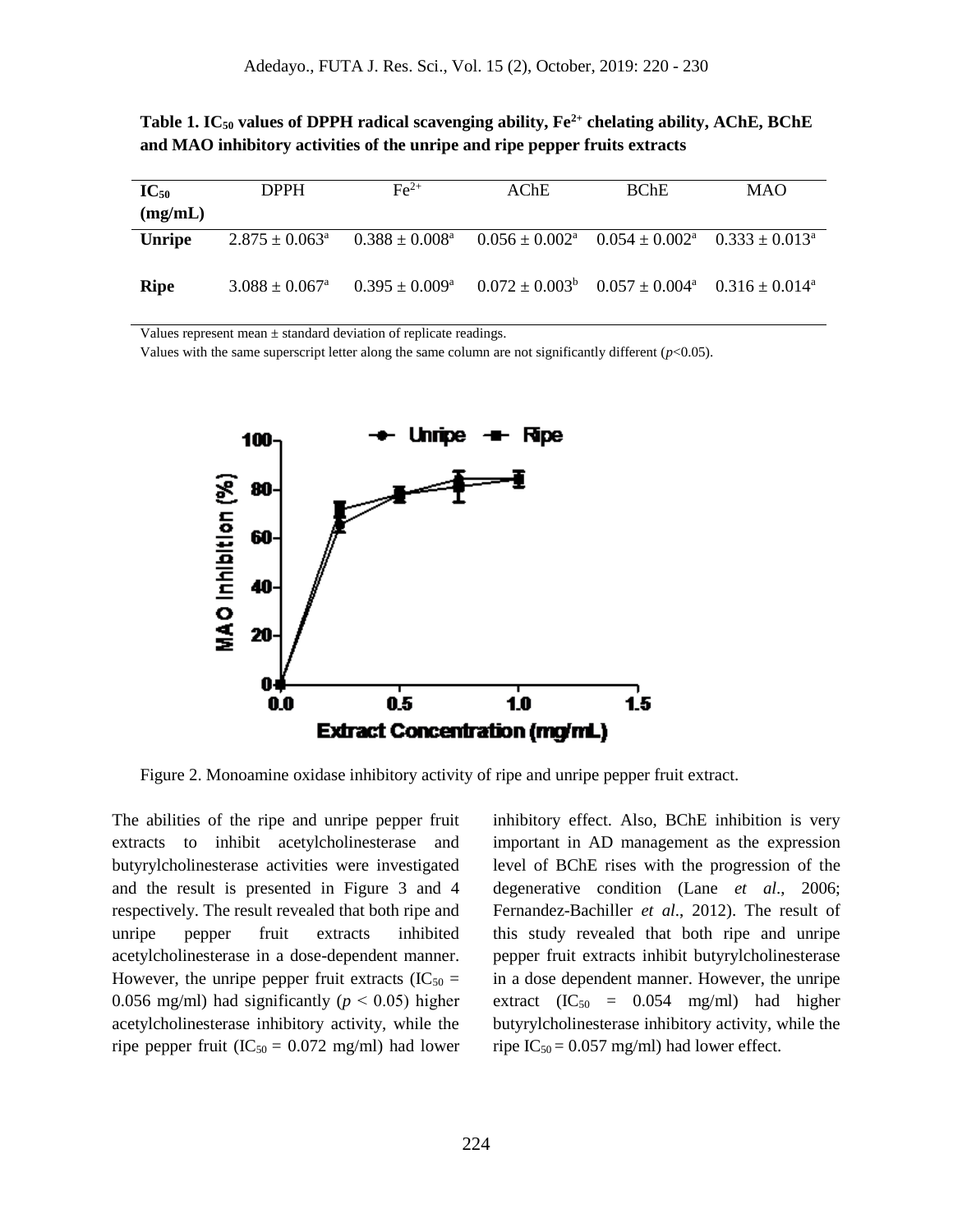

Figure 3. Acetylcholinesterase inhibitory activity of ripe and unripe pepper fruit extract.



Figure 4. Butyrylcholinesterase inhibitory activity of ripe and unripe pepper fruit extract.

Furthermore, several evidences have shown that oxidative stress is intimately involved in agerelated neurodegenerative diseases, many studies have examined the positive benefits of antioxidants to block or reduce neuronal death occurring in the pathophysiology of these disorders (Ramassamy, 2006). The ability of both ripe and unripe *Dennettia tripetala* to scavenge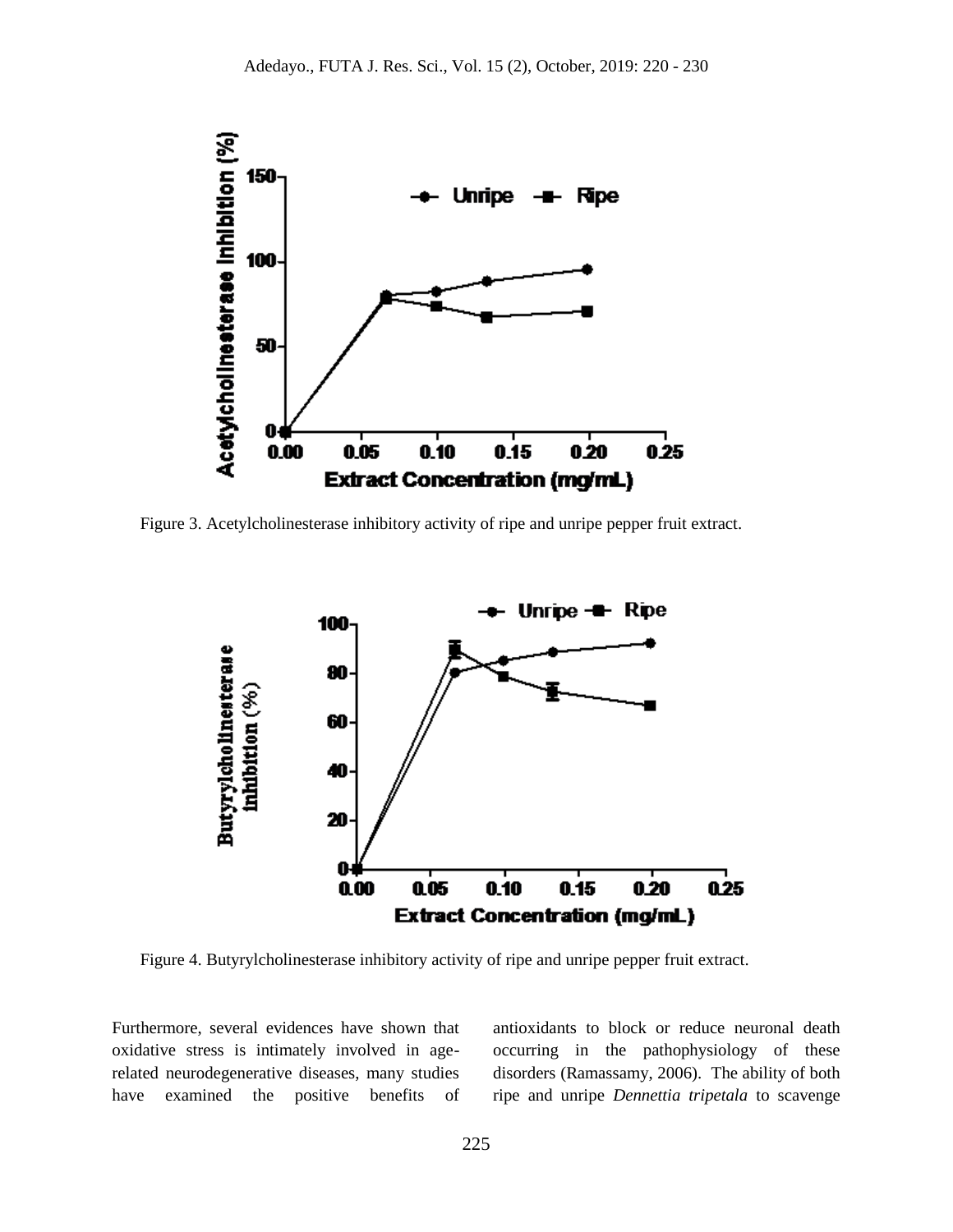DPPH free radical is presented in Figure 5 and their  $IC_{50}$  in Table 2. The results revealed that the scavenging abilities of both extracts against DPPH radical were concentration-dependent. However, the result revealed that unripe pepper fruit had higher free radical scavenging ability than that ripe pepper fruit. This implies that both ripe and unripe *Dennettia tripetala* could be capable of scavenging free radicals which induces oxidative stress and age-related neurodegenerative diseases.



Figure 5. DPPH Radical Scavenging activity of ripe and unripe pepper fruit extract.

**Table 2**. Total phenol (mg GAE/g) and total flavonoid (mg QE /g) and Ferric reducing antioxidant property **(**FRAP**)** of ripe and unripe pepper fruits

| Sample         | Total phenol                                                                                        | Total flavonoid                                    | <b>FRAP</b>                                          |
|----------------|-----------------------------------------------------------------------------------------------------|----------------------------------------------------|------------------------------------------------------|
|                | $(mg \text{ GAE/g})$                                                                                | (mg QE/g)                                          | (mgAAE/g)                                            |
| Unripe<br>Ripe | $16.75 \pm 1.84^{\circ}$<br>$20.45 \pm 3.50^b$<br>Molece accuracy to can include the deal developed | $4.08 \pm 0.46^{\circ}$<br>$3.68 \pm 0.11^{\circ}$ | $17.66 \pm 0.29^{\circ}$<br>$16.24 \pm 0.29^{\circ}$ |

Values represent mean ± standard deviation.

Values with the same superscript letter along the same column are not significantly different  $(p< 0.05)$ .

Accumulation of iron has been shown to be very common in the brain of AD patients (Crichton *et al*., 2011), which usually lead to the generation of radicals through the Fenton reaction (Markesbery and Carney, 1999). Synthetic iron chelators have the disadvantage of high toxicity and difficulty crossing the blood brain barrier (Hider *et al*., 1994). However, the extracts of pepper fruits used in this study are rich in phenolic compounds

which are iron chelators and can cross the blood brain barrier (Youdim *et al*., 2006; Abd ElMohsen., 2002). The result obtained in this study revealed the ability of ripe and unripe pepper fruit extracts to chelate  $Fe^{2+}$  as shown in Figure 6. The result showed that all the extracts were able to chelate  $Fe^{2+}$  in a dose dependent manner. Extracts of unripe pepper fruit  $(IC_{50} =$ 0.388 mg/ml) had higher  $Fe^{2+}$  chelating ability,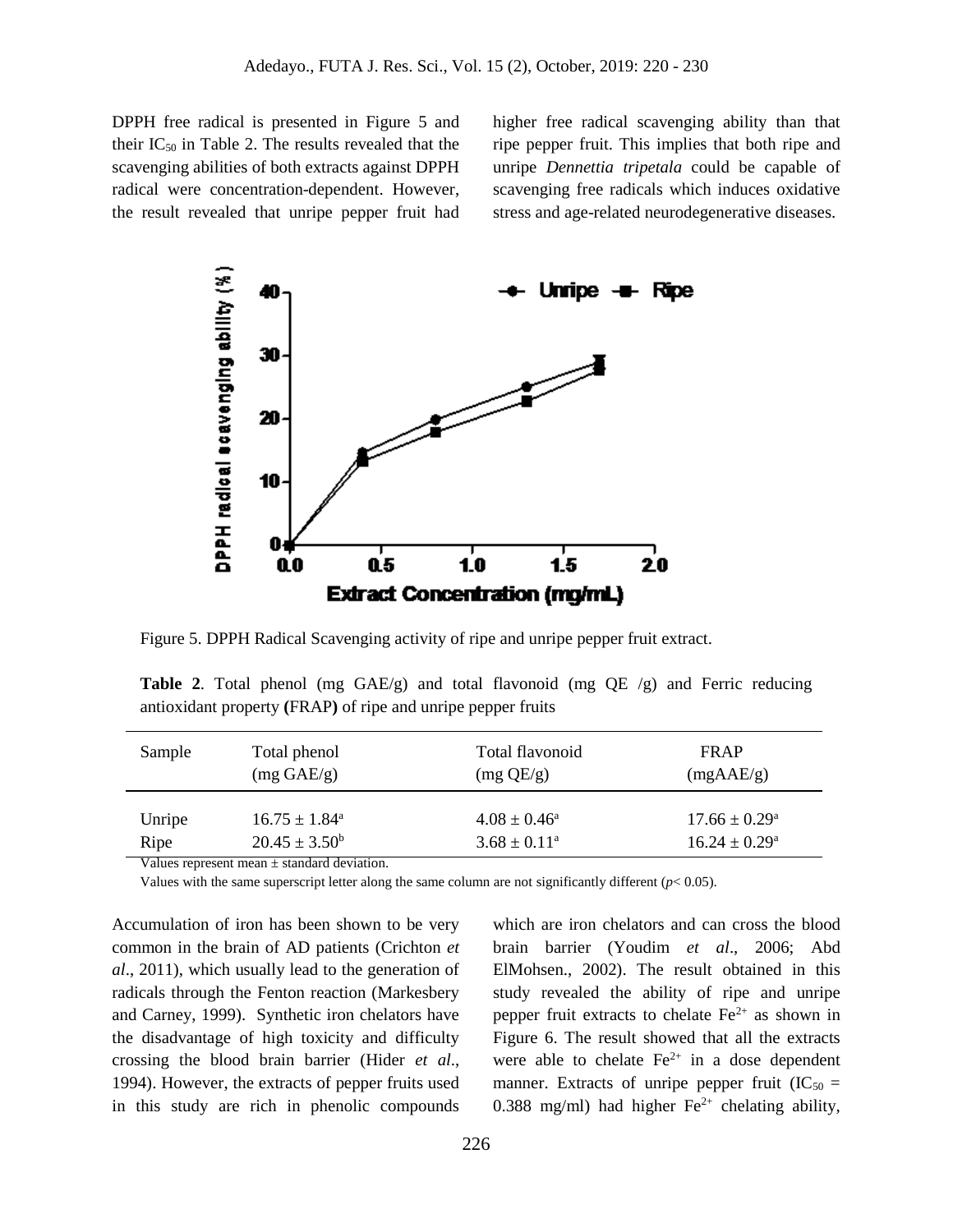while ripe pepper fruit extract  $(IC_{50} = 0.395)$ mg/ml) had the lower chelating ability.

Most of the antioxidant potential of medicinal plants is due to the redox properties of phenolic compounds, which enable them to act as reducing agents, hydrogen donors and singlet oxygen scavengers (Hakkim *et al*., 2007). The results of the total phenol and flavonoid contents, and ferric reducing antioxidant properties (FRAP) of the ripe and unripe *Dennettia tripetal*a are presented in Table 2. The result revealed that the ripe *Dennettia tripetala* extract had the highest total phenol content (20.45 mg GAE/g) comparing with the unripe pepper fruit extract that had 16.75 mg GAE/g total phenol content. The high total phenolics content of the ripe pepper fruit extract agreed with earlier report on the phenolics content of ripe and unripe pepper fruits (Adedayo *et al*., 2010). Likewise, unripe had the higher flavonoid content (4.08 mgQE/g) compared to that of the ripe extract that had 3.68 mgQE/g. Flavonoids have also been reported to be responsible for antioxidant activity, since they act on pathways and enzymes involved in anti-inflammatory processes (Araújo *et al*., 2008). Also, the hydrogen-donating substituents (hydroxyl groups) attached to the aromatic ring structures of flavonoids enable them to undergo a redox reaction, which in turn, help them scavenge free radicals (Brand-Williams *et al*., 1995).

The result of ferric reducing ability power of ripe extract  $(16.24mg/g)$  is lower than that of unripe extract  $(17.66mg/g)$ , this result is in agreement with what Adedayo *et al*. (2010) reported for aqueous extracts of pepper fruit.



Figure 6. Iron (II) chelating ability of ripe and unripe pepper fruit extract.

#### **CONCLUSION**

The results of this study in the long run revealed that ripening of *Dennettia tripetala* had no significance effect on enzymes linked with neurodegenerative diseases, and antioxidant activities of both ripe and unripe pepper fruits.

Therefore, consumption of both ripe and unripe pepper fruits could be helpful in the prevention and/or management of neurodegenerative diseases.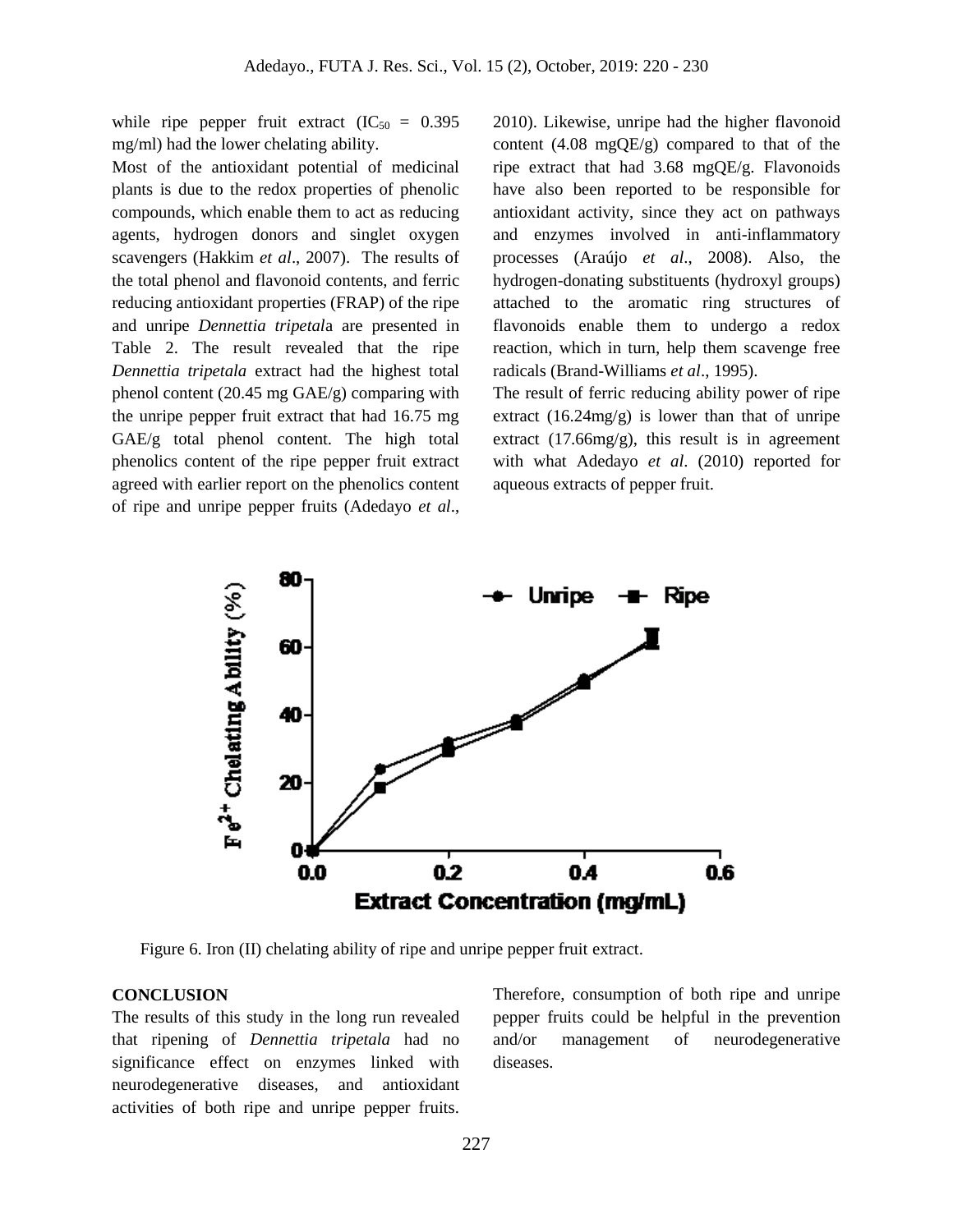#### **Acknowledgement**

The author wish to acknowledge Mr. S. I. Oyeleye, Mr. A. A. Adebayo and Miss M. A. Oladoyin for the technical support rendered towards this work.

#### **REFERENCES**

- **Abd ElMohsen, M. M., Kuhnle, G. and Rechner, A. R.** (2002). Uptake and metabolism of epicatechin and its access to the brain after oral ingestion. Free Radical Biology and Medicine 33(12): 1693–1702.
- **Achinewhu, S. G., Ogbonna, C. and Hard, A. D.** (1995). Chemical composition of indigenous wild herbs, spices fruit nut and leafy vegetables used as food plants for human nutrition. Kluwer publishers, Netherlands 48: 341-388.
- **Adedayo, B. C., Oboh, G. and Akindahunsi, A. A.** (2010). Changes in the total phenol content and antioxidant properties of pepperfruit (*Dennettia tripetala*) with ripening African Journal of food science 4(6): 403-409.
- **Adewusi, E. A., Moodley, N. and Steenkamp, V.** (2010). Medicinal plants with cholinesterase inhibitory activity: A Review. African Journal of Biotechnology, 9(49): 8257-8276.
- **Alós, E., Rodrigo, M. J. and Zacarias, L.**  (2019). Ripening and Senescence. Postharvest Physiology and Biochemistry of Fruits and Vegetables, pp. 131-155.
- **Araújo, T. A. S., Alencar, N. L., De Amorim, E. L. C. and De Albuquerque, U.P.** (2008). A new approach to study medicinal plants with tannins and flavonoid contents from the local knowledge. Journal of Ethnopharmacology 120: 72–80.
- **Baker, G. B., Matveychuk, D., MacKenzie, E. M., Dursun, S. M. and Mousseau, D. D.**  (2012). "Monoamine oxidase inhibitors and neuroprotective mechanisms," Bulletin of

Clinical Psychopharmacology 22(4): 293– 296.

- **Brand-Williams, W., Cuvelier, M. E. and Berset, C.** (1995). Use of a free-radical method to evaluate antioxidant activity. LWT Food Science and Technology 28: 25–30.
- **Crichton, R. R., Dexter, D. T. and Ward, R. J.** (2011). Brain iron metabolism and its perturbation in neurological diseases. Journal of Neural Transmission 118(3): 301–314.
- **Elufioye, T. O., Oladele, A. T., Cyril-olutayo, C. M., Agbedahunsi, J. M. and Adesanya, S. A.** (2012). Ethnomedicinal study and screening of plants used for memory enhancement and antiaging in Sagamu, Nigeria. European Journal of Medicinal Plants 2(3): 262-275.
- **Fernandez-Bachiller, M. I., Perez, C., Monjas, L., Rademann, J. and Rodrıguez-Franco, M. I.** (2012). New tacrine-4-oxo-4Hchromene hybrids as multifunctional agents for the treatment of Alzheimer's disease, with cholinergic, antioxidant, and βamyloid-reducing properties. Journal of Medicinal Chemistry 55(3): 1303–1317.
- **Green, A. L. and Haughton, T. M.** (1961). A colorimetric method for the estimation of monoamine oxidase Biochemical Journal 78: 172–176.
- **Gyamfi M. A., Yonamine M. and Aniya Y.** (1999). Free-radical scavenging action of medicinal herbs from Ghana: Thonningia sanguinea on experimentally induced liver injuries. General Pharmacology 32: 661–667.
- **Hakkim, F. L., Shankar, C. G. and Girija, S.** (2007) Chemical composition and antioxidant property of holy basil (Ocimum sanctum L.) leaves, stems and inflorescence and their in vitro callus cultures. Journal of Agricultural and Food Chemistry 55: 9109– 9117.
- **Hider, R. C., Porter, J. B. and Singh, S.** (1994). "The design of therapeutically useful iron chelators," in The Development of Iron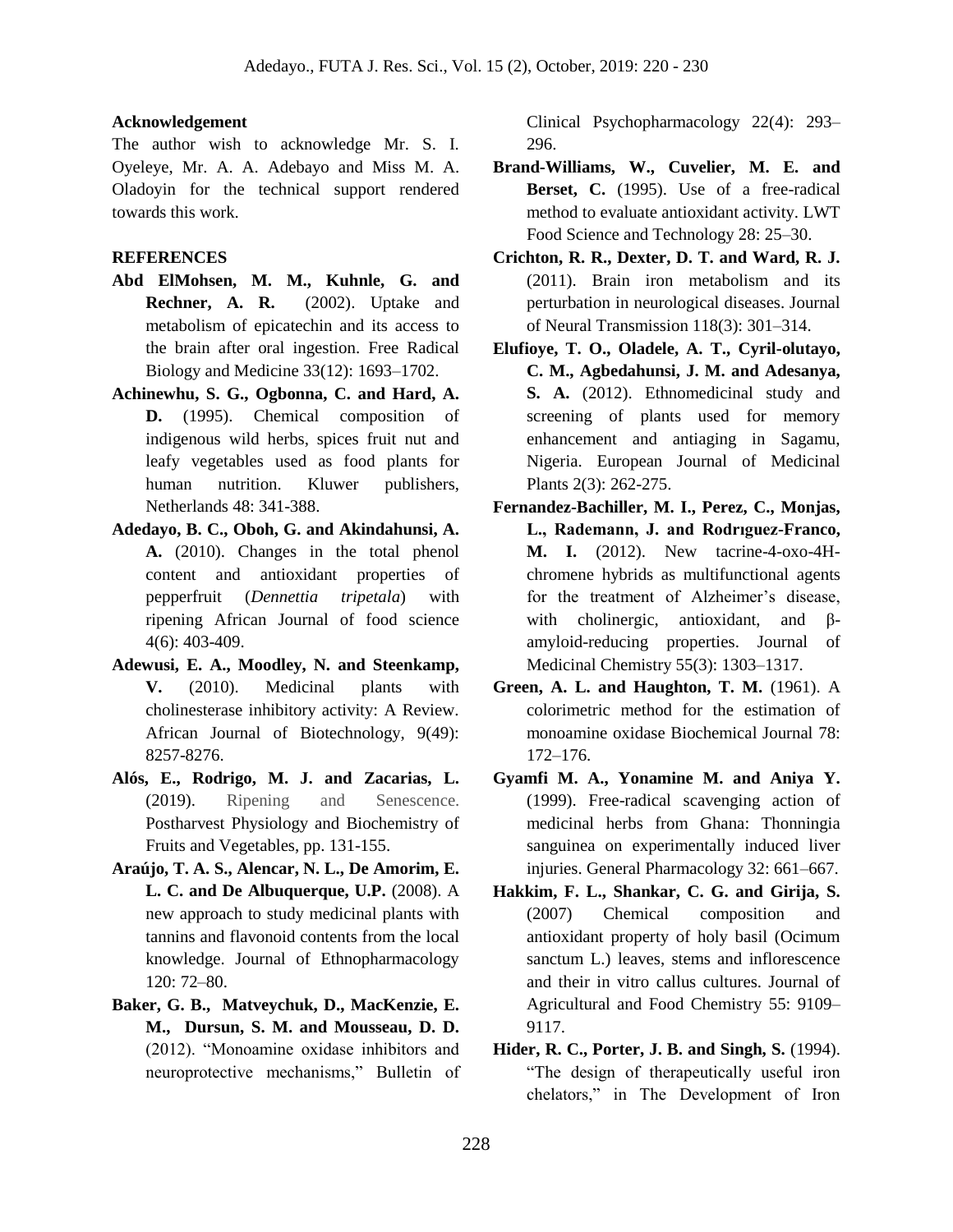Chelators for Clinical Use, R. J. Bergeronand G.M. Brittenham, Eds., CRC Press, Boca Raton, Fla, USA. 353–371 pp.

- **Ihemeje, A., Ojinnaka, M. C., Obi, K. C. and Ekwe, C. C.** (2013). Biochemical evaluation of pepper fruit (*Dennettia tripetala*) and its use as substitute for ginger in zobo Drink production. Academic Research International 4(6): 513-521.
- **Jewart, R. D., Green, J., Lu, C. J., Cellar, J. and Tune, L. E.** (2005). Cognitive, behavioral, and physiological changes in Alzheimer disease patients as a function of incontinence medications. American Journal of Geriatr Psychiatry 13: 324-328.
- **Keay, R. W. J.** (1989). Trees of Nigeria*,*  Clarendon Press Oxford, UK. 19-30 pp.
- **Lai, D. H., Yang, Z. D., Xue, W. W., Sheng, J., Shi, Y. and Yao, X. J.** (2013). Isolation, characterization and acetylcholinesterase inhibitory activity of alkaloids from roots of Stemona sessilifolia. Fitoterapia 89: 257-264.
- **Lane, R. M., Potkin, S. G. and Enz, A.** (2006). Targeting acetylcholinesterase and butyrylcholinesterase in dementia. International Journal of Neuropsychopharmacology 9(1): 101–124.
- **Markesbery, W. R. and Carney, J .M.** (1999). Oxidative alterations in Alzheimer's disease. Brain Pathology 9(1): 133–146.
- **Meda, A., Lamien, C. E., Romito, M., Millogo, J. and Nacoulma, O. G.** (2005). Determination of the total phenolic, flavonoid and praline contents in Burkina Fasan honey, as well as their radical scavenging activity. Food Chemistry 91:571– 577.
- **Minotti, G, and Aust, S. D.** (1987). An investigation into the mechanism of citrate-Fe2+-dependent lipid peroxidation. Free Radical Biology and Medicine 3:379–387.
- **Ndukwu, B. C. and Nwadibia, N. B.** (2006). Ethnomedical aspects of plants used as spices and Condiments in the Niger Delta Area of

Nigeria. Journal of African Medicinal Plants 21: 113-117.

- **Okwu, D. E. and Morah, F. N. I.** (2004). Mineral and nutritive value of *Dennettia tripetala* fruit. Fruits 59: 496-498.
- **Okwu, D. E., Morah, F. N. I. and Anam, E. M.** (2005). Isolation and characterization of phenanthrenic alkaloid uvariopsine from Dennettia tripetala fruits. Journal of Medicinal Aromatic Plant Science 27: 496- 498.
- **Oyaizu M.** (1986). Studies on products of browning reaction: antioxidative activity of products of browning reaction prepared from glucosamine. Japanese Journal of Nutrition 44: 307–315.
- **Oyemitan, I. A.** (2006). Evaluation of *Dennettia tripetala* G. Baker (Annonaleae) for Central Nervous System Activities. Ile-Ife, Nigeria: Department of Pharmacology, Obafemi Awolowo University; An M. Phil thesis.
- **Oyemitan, I. A., Iwalewa, E.O., Akanmu, M. A., Asa, S. O. and Olugbade, T. A.** (2008). The abrasive potential of habitual consumption of the fruit of *Dannettia tripetala* G. Baker (Annonaceae) among the people of Ondo township. Nigeria Journal of Natural Products Medicine 10:55-62.
- **Perry, N. S. L., Houghton, P. J., Theolad, A. E., Jenner, P. and Perry, E. K.** (2000). *In vitro*  inhibition of human erythrocyte acetylcholinesterase by *Salvia lavandulaefolia* essential oil and constituent terpenes. Journal of Pharmacy and Pharmacology 52: 895-902.
- **Puntel, R. L., Nogueira, C. W. and Rocha, J. B. T.** (**2005**). Krebs cycle intermediates modulate thiobarbituric reactive species (TBARS) production in Rat Brain In vitro. Neurochemical Research 30: 225 - 235.
- **Ramassamy, C.** (2006). Emerging role of polyphenolic compounds in the treatment of neurodegenerative diseases: a review of their